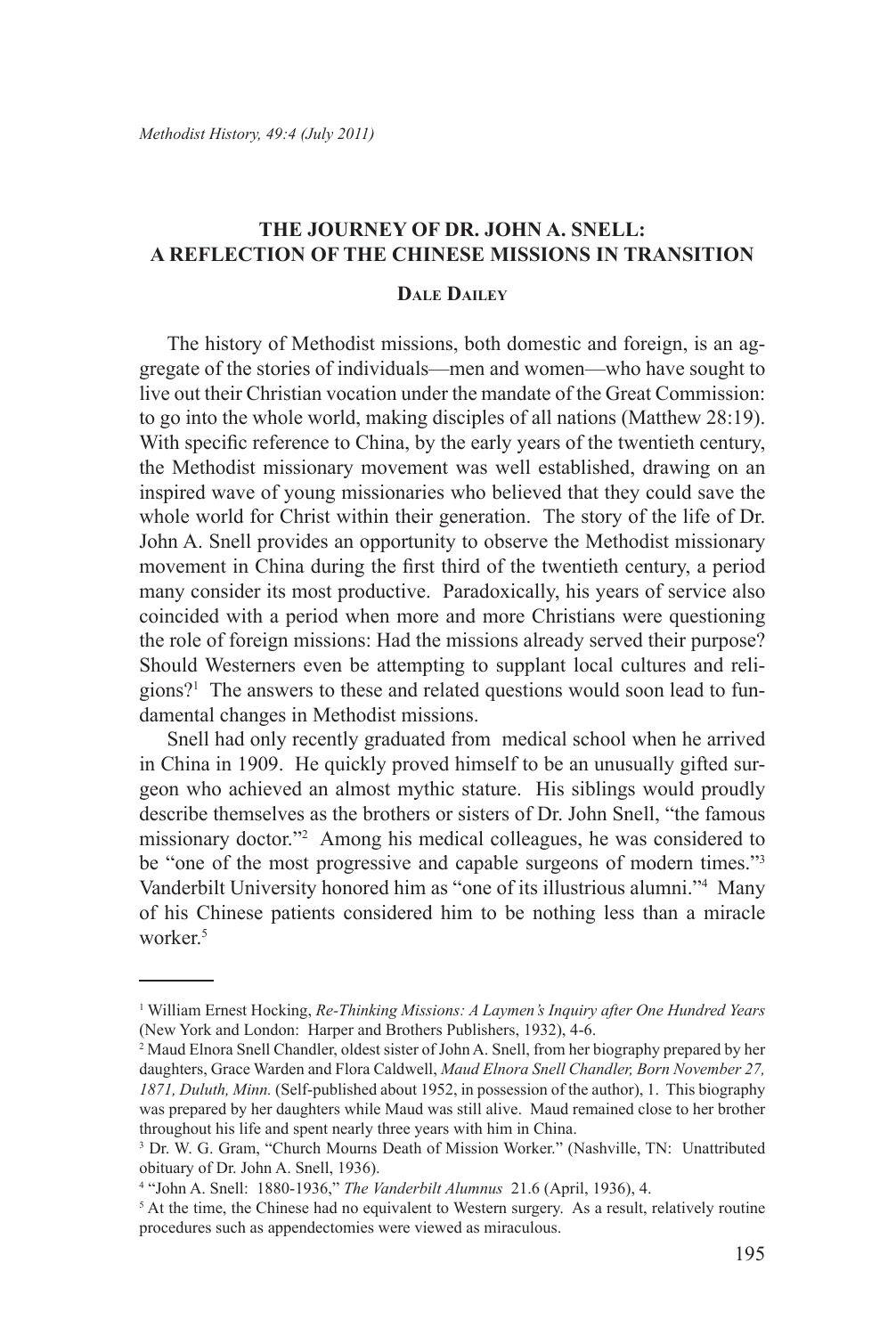During his years in China, Snell began to ask the same perplexing questions that others were asking. His search for answers led him to return to one of the most fundamental of Christ's teachings: "Love one another. As I have loved you, so you must love one another" (John 13:34). Snell had only recently come to a deeper understanding of these words; he was in the prime of life and seemed indomitable when fate intervened. He was struck down by pneumonia on March 2, 1936, at the age of 55.

The life of Dr. John A. Snell can serve as an exemplum for hundreds of missionaries who joined the Protestant effort to save the peoples of the world for Christ. His story provides an opportunity to observe how the missions expanded in both their services and in their acceptance by the Chinese during his tenure. It also reflects how the shifting, more liberal attitudes of the 1930s would eventually alter the course of foreign missions and profoundly change one man.

### **The China Missions**

During his years in China, Snell was following in the footsteps of hundreds who had served before him. Missions had been established in China and elsewhere with the belief that non-believers would be won over to Christ if they experienced Western thought through Christian ministry, education, and medicine. Many historians have seen the Protestant missionary movement that began in the mid-nineteenth century as an extension of the belief that America had been especially blessed by God and now had a responsibility to share Christ's words with those in countries who had never heard them. At its heart, the missionary movement reflected a deeply-felt—and, in retrospect, blatantly culturally chauvinistic—desire to save the "heathens" from damnation. Hudson Taylor, founder of the China Inland Mission, urged those attending the 1894 convention of the Student Volunteer Movement into action: "Every day, every week, every month they are passing away. A million a month in China, they are dying without God."6

The first Methodist missionaries to China, Rev. Judson Dwight Collins and Moses C. White stepped ashore near Foochow (Fuzhou) on September 30, 1847. During their brief time in China, they encountered many obstacles, the greatest being local diseases and the determined efforts of Chinese rulers to block everything foreign. Both men fell ill with to typhoid fever and by 1852 were forced to leave China, but reinforcements had already arrived who would carry on.<sup>7</sup> Methodist missions grew slowly, but steadily and by

<sup>6</sup> Hudson Taylor, *The Student Missionary Enterprise: Addresses and Discussions of the Second International Convention of the Student Volunteer Movement for Foreign Missions,* Max Wood Moorhead, ed. (New York: Fleming H. Revell, 1994), 48.

<sup>7</sup> Wade Crawford Barclay, *History of Methodist Missions, Part 2, The Methodist Episcopal Church, 1845-1939, Volume Three, Widening Horizons* (New York: The Board of Missions of the Methodist Church, 1957), 369-375. The initial mission in Foochow was sponsored by the Methodist Episcopal Church, North. In 1848, the Methodist Episcopal Church, South established a mission in Nanking led by Revs. Charles Taylor and B. Jenkins.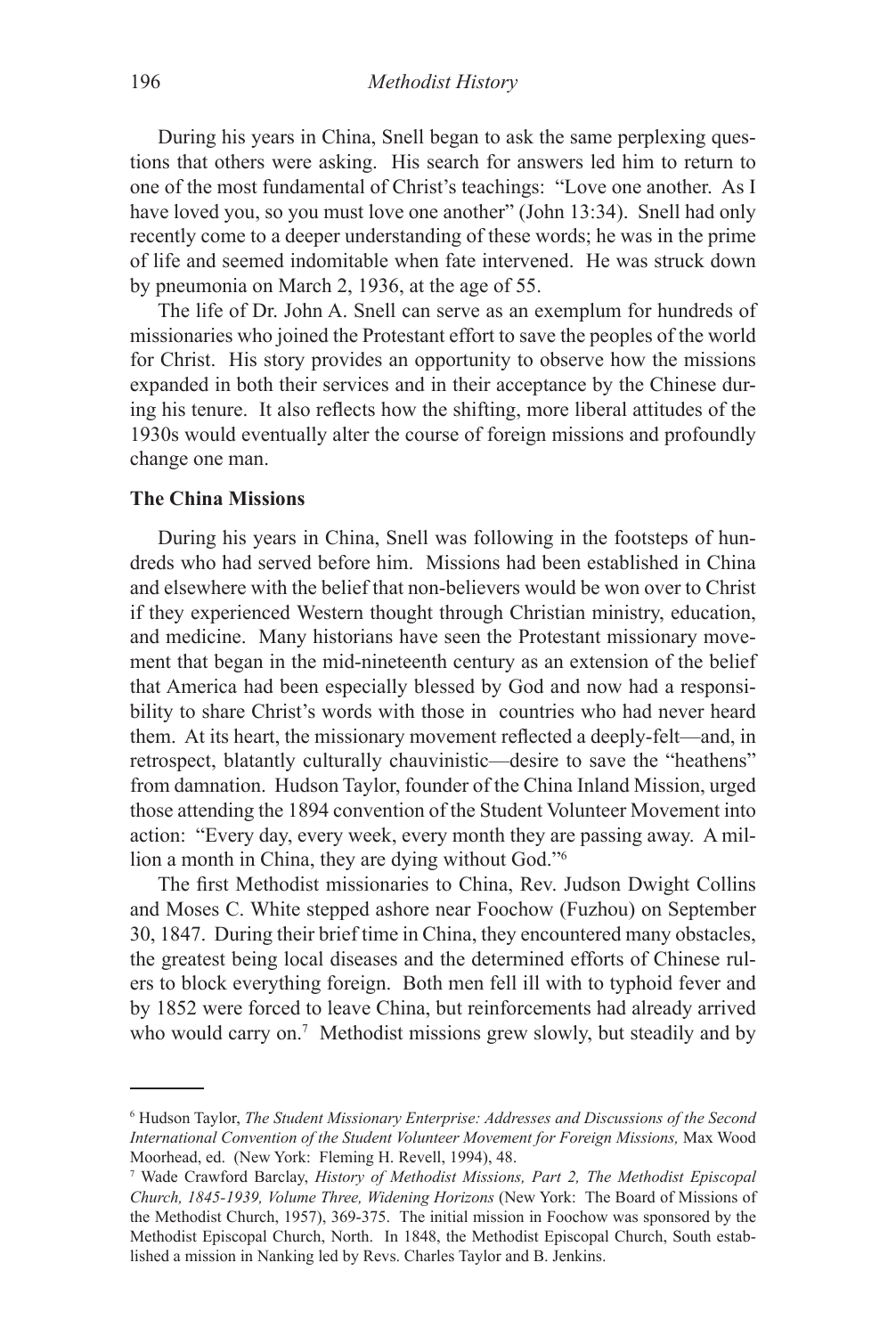1891, there were 100 missionaries with over 4,000 active communicants.<sup>8</sup>

The next twenty years saw a rapid expansion of Protestant missions. The charge was led by the Student Volunteer Movement for Foreign Missions which included young people from most of the major Protestant denominations. The movement, an outgrowth of the YMCA, challenged college and university students to become missionaries. Their meetings and conferences were inspirational events religious fervor and jubilation reigned at the prospect of saving millions of non-Christians. By 1892, the organization had enlisted over 7,500 volunteers and 510 were already serving abroad in several countries.<sup>9</sup>

Along with a steady flow of recruits, several other factors contributed to the rapid growth of Protestant missions. In the early twentieth century, the world was largely free of wars, and improved transportation made travel easier. Men's and women's missionary societies sprang up in hundreds of churches to support foreign missions. American business executives contributed generously through organizations such as the Laymen's Missionary Movement or through their own foundations.<sup>10</sup> In China, the treaty that ended the Boxer Rebellion in September of 1901 gave foreigners almost unlimited access to the whole country.<sup>11</sup>

#### **Dr. Snell's Early Years**

In 1909, the typical medical missionary departing for China was a young male, well educated, theologically conservative, and recently married. Snell exemplified all of these qualities and also brought his own unique history, personality, and motives to China. To understand him better, it is useful to explore his immediate ancestors.

John Abner Snell was likely named for his two grandfathers, Johann (John) Schnell and Abner Jarrett, and represented a unique amalgamation of two very different families. His paternal grandfather, Johann Schnell, emigrated from Germany around 1836 as a young man. During his exceptionally long life, he relocated across the young nation, from New York, to Pennsylvania, to Wisconsin and finally to central Minnesota.<sup>12</sup> Brief accounts of his life indicate he was a proud, independent man who would rather die

<sup>8</sup> Eugene R. Smith, ed., *Gospel in All Lands* (New York: Eugene R. Smith, January, 1891), 479. The total Methodist missionaries included 41 missionaries, 36 wives, and 23 single ladies. At the time, approximately one in eight American Protestant missionaries in China were Methodists.

<sup>9</sup> Wade Crawford Barclay, *History of Methodist Missions in Six Volumes, The Methodist Episcopal Church 1845-1939, Volume Three: Widening Horizons, 1845-1895* (New York: The Board of Missions of the Methodist Church, 1957), 90-92.

<sup>10</sup> Paul A. Varg, "Motives in Protestant Missions, 1890-1917," *Modern American Protestantism And Its World, Vol. 13, Missions and Ecumenical Expressions*, Martin E. Marty, ed. (New York: K. G. Saur, 1993), 5-9.

<sup>&</sup>lt;sup>11</sup> The Boxer Protocol ending the war was one of a sequence of unequal treaties that the Chinese were forced to sign with Western powers.

<sup>12</sup> Dale J. Dailey, *Dailey-Snell Family Story* (Fort Wayne, IN: Allen County Public Library special edition, 2005), 73-74.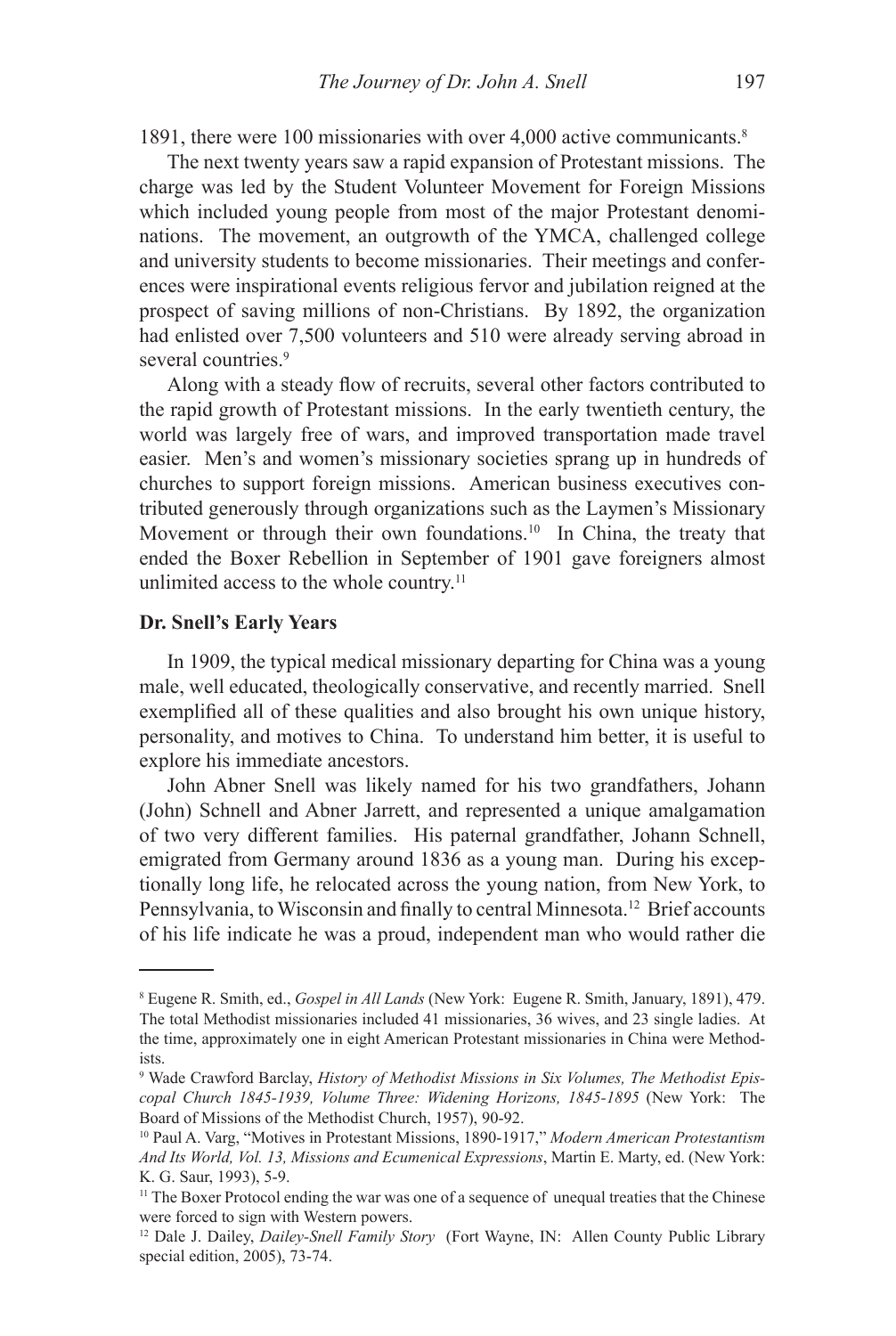

*Figure 1. Parents and Grandparents of John A. Snell*

than ask for help.13 Little is known of Carolyn Haas except that she was also born in Germany and died in Wisconsin while still fairly young.

Johann and Caroline's youngest son, Leonidas N. Snell, was the father of John Abner Snell. Throughout his life, Leonidas displayed a foot-loose independence similar to his father, routinely pulling up stakes and moving his family, usually prompted by some get-rich scheme. Charitably, he can be viewed as a visionary frontiersman. More realistically, he was an impetuous risk-taker and poor money manager. As he grew older, he became increasingly more distrustful and disagreeable.14

The ancestors of John Snell's mother, Amy Jarrett, included early Dutch and English immigrants. Long before the American Revolution, Amy's maternal ancestors, the VanCleave family, settled in what is now New York City. Their descendants moved south to North Carolina and then accompanied Daniel Boone across the Appalachian Mountains into Kentucky. A generation later, their descendants moved on to west-central Indiana.15 Less is known about Amy's father Abner Jarrett: he farmed and supplemented his income by raising and selling mules.<sup>16</sup>

Amy grew up near Crawfordsville, Indiana, a fledgling college town selfproclaimed as the "Athens of Indiana." Her family had strong fundamentalist religious leanings, and her uncle was a famous itinerant preacher. While a teenager, Amy's family moved from the relatively developed region near

<sup>13</sup> *History of Green County, Wisconsin* (Springfield, IL: Union Publishing Company, 1884), 658. One example of his independence: "John Snell, a German, . . . moved to the town of Sylvester where he and his family were found by C. Meinert in 1845 in poor circumstances. The whole family was sick in bed, the fire was out and the water in the teakettle was frozen. Martin Sutherland and Mr. Meinert removed the family to Mr. Sutherland's house for better treatment."

<sup>&</sup>lt;sup>14</sup> Maud Snell Chandler, letter to her brother, February 6, 1935. All of the Maud Snell letters cited are in the possession of the author.

<sup>&</sup>lt;sup>15</sup> Dailey, 84-85.

<sup>16</sup> *The Twelfth Annual Fair, McLeod County [Minnesota] Agricultural Society* (1884), 41.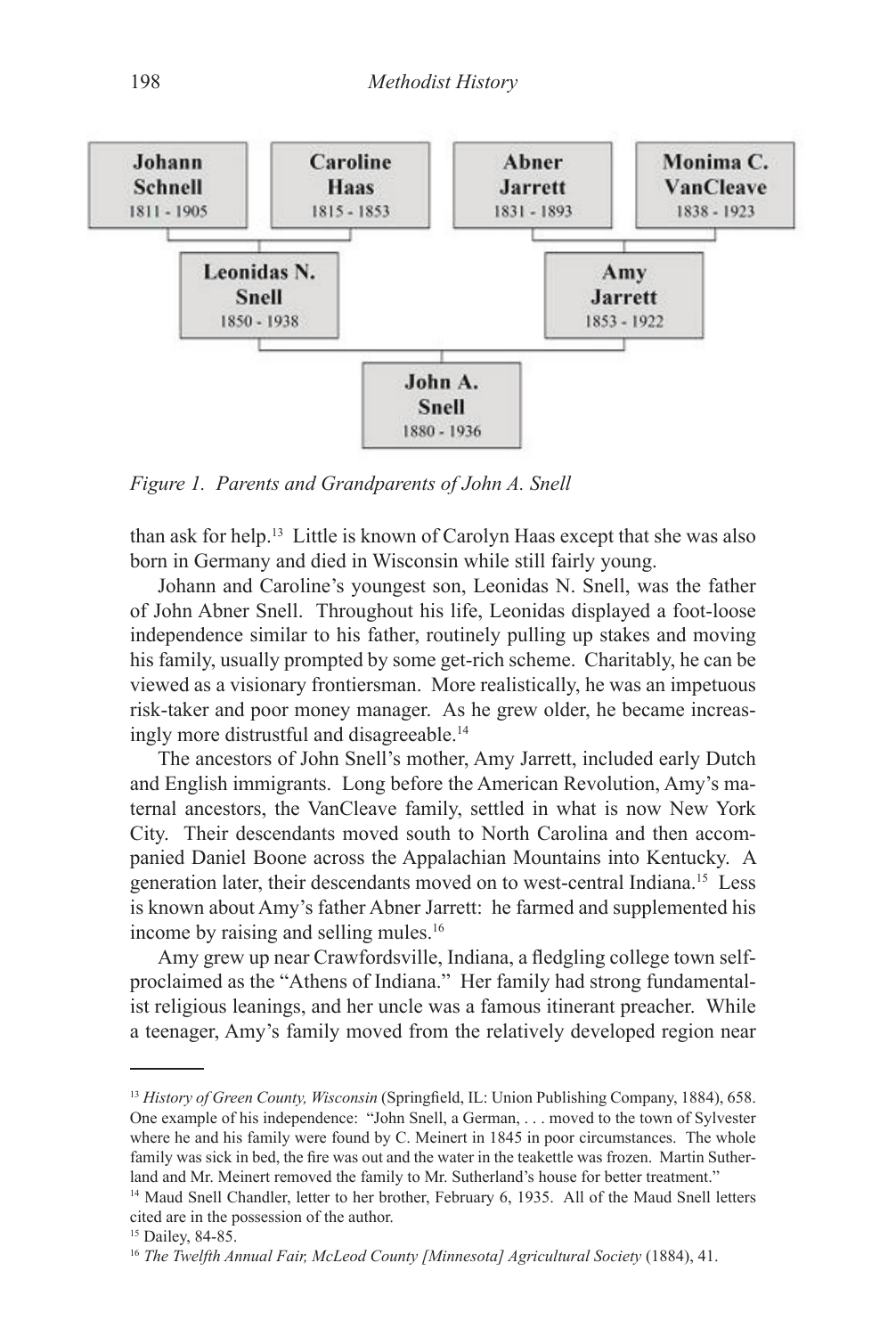Crawfordsville to McLeod County, Minnesota, then at the edge of the frontier<sup>17</sup>

The families of Leonidas Snell and Amy Jarrett were neighbors in McLeod County. The young couple married September 2, 1870, and soon moved to a small settlement near Duluth, Minnesota. Leonidas was likely drawn north to the potential opportunities associated with the booming lumber trade and by new federal lands that were becoming available. John Abner Snell was born in Knife Falls, Minnesota, on October 28, 1880, the fifth of eight children. When he was around five, his family made the long trek from northern Minnesota to central Florida, then a swampy, insect-infested frontier. They settled in Kissimmee, Florida where John grew up and graduated from high school.<sup>18</sup>

At home, John received a solid Methodist education, receiving training both at home and at Sunday school. At eleven, he decided to "accept Jesus Christ as [his] personal savior and join the church." He later wrote that at fourteen, there came into his "life a desire to devote myself to God's service. It was what I considered a call."19

It was John's mother, Amy (Jarrett) Snell, who insisted her children obtain the best education possible. She felt so strongly about the importance a college education that she left her husband sometime around 1888 and took her sons to Nashville, Tennessee, where college was more readily available. To support her family, Amy grew vegetables and baked and then sold her goods at market. Amy remained in Nashville until around 1916 when her children had all completed their educations. Only then did she return to Leonidas in south Florida.20

Nineteen-year-old John Snell entered Emory College in 1899. He transferred to Peabody Normal College in Nashville after his first year and completed his undergraduate education on May  $27$ , 1903.<sup>21</sup> It was during this period that his life intersected with the missionary movement. Snell had been active in the YMCA "holding various offices and teaching Bible and Missionary Study classes."22 Near the end of his undergraduate years, he joined the Student Volunteer Movement and probably attended the move-

<sup>&</sup>lt;sup>17</sup> Dailey, 86-87. The "Athens of Indiana" is a reference to Crawfordsville as the home of Wabash College. The college was founded in 1832 and was modeled after conservative liberal arts colleges of New England.

<sup>18</sup> Grace Warden and Flora Caldwell, *Maud Elnora Snell Chandler, Born November 27, 1871, Duluth, Minn.,* 2.

<sup>&</sup>lt;sup>19</sup> John A. Snell, letter dated January 16, 1908, to W. R. Lambuth, applying for missionary work (The United Methodist Archives Center, Drew University, Madison, NJ).

<sup>20</sup> Grace Birkett Snell, *The Life of Grace Birkett Snell: An Autobiography* (Self published, 1965), 6. In her understated manner, Grace reported that Amy "was keeping house for her children who were in college and elementary school. There had been some slight misunderstanding between her and her husband, but the separation was not for long." Actually, it was approximately 18 years.

<sup>&</sup>lt;sup>21</sup> Peabody Normal School in Nashville became Peabody College and later, part of Vanderbilt University.

<sup>22</sup> John A. Snell, letter dated January 16, 1908, to W. R. Lambuth (The United Methodist Archives Center microfilm).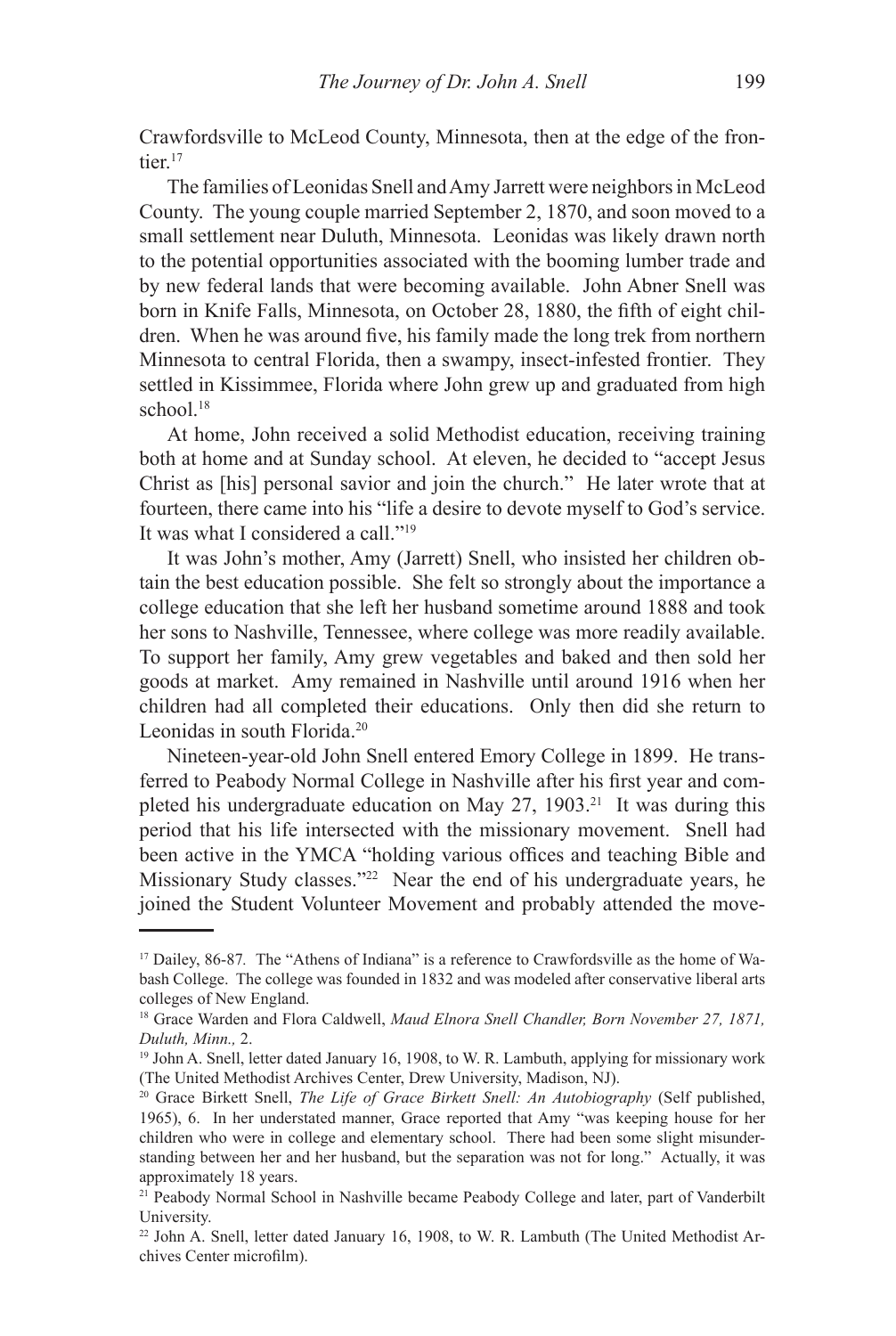ment's 1906 national convention which was held in Nashville.

#### **Marriage and the Missions**

During his junior year at Peabody, Snell met his future wife, Grace Evelyn Birkett, who was also a student. Grace later recalled her first impression of John, "a fine looking young man [with] handsome brown eyes and curly hair." The couple became engaged on Thanksgiving Day, 1902.<sup>23</sup> Soon after completing his undergraduate degree, Snell left for California for two years to teach school and earn money to help support his mother and younger brothers.24 Snell returned to Nashville in 1905 and debated whether "he ought to be a minister or a doctor." His pragmatic decision was to become a doctor, "feeling there was a greater need for doctors and that his life would count for more." Snell entered Vanderbilt Medical College in 1905 and he and Grace were married on November 1, 1907, by Grace's brother-in-law, James Clarke.25

In 1908, with graduation approaching, Snell applied to the Methodist Episcopal Church South, to work in the foreign missions. In his application, he wrote that he believed that the missions would allow him to accomplish "the purpose I have come to believe God has for my life." He expressed his "intense desire to help the needy" by making the ultimate commitment: "I could not think of going into so great a work other than for life."26 John received glowing recommendations from all those who knew him. One summarized several of his qualities:

I regard him to be thoroughly conscientious and honest in business, thoughtful of others, capable of making friends readily, easily adaptive to his surroundings, controlling his temper and tongue, and possessed with a sincere desire to serve God and benefit humanity in every way possible.<sup>27</sup>

Upon his graduation in May, 1908, the young doctor was accepted into missionary service. Following a brief internship, he and Grace sailed for Soochow, China, arriving in January, 1909, to begin their first and only mission assignment.

#### **A Hospital and a Mentor**

Drs. Walter R. Lambuth and William Hector Park had established Soochow Hospital in 1883, and Dr. Park was still there when Dr. Snell ar-

<sup>23</sup> Grace Birkett Snell, *The Life of Grace Birkett Snell*, 8.

<sup>24</sup> *The Peabody Alumni Directory* (1909), 273. The directory indicates that John served as principal at a school in Goleta, California during 1903-1904 school year and was at the Calistoga, California school for the 1904-1905 school year.

<sup>25</sup> Snell, *The Life of Grace Birkett Snell*, 10.

<sup>26</sup> John A. Snell, application for missionary work (The United Methodist Archives Center-microfilm).

<sup>27</sup> Z. S. Loftis, part of John Snell's application for the missions (The United Methodist Archives Center, microfilm).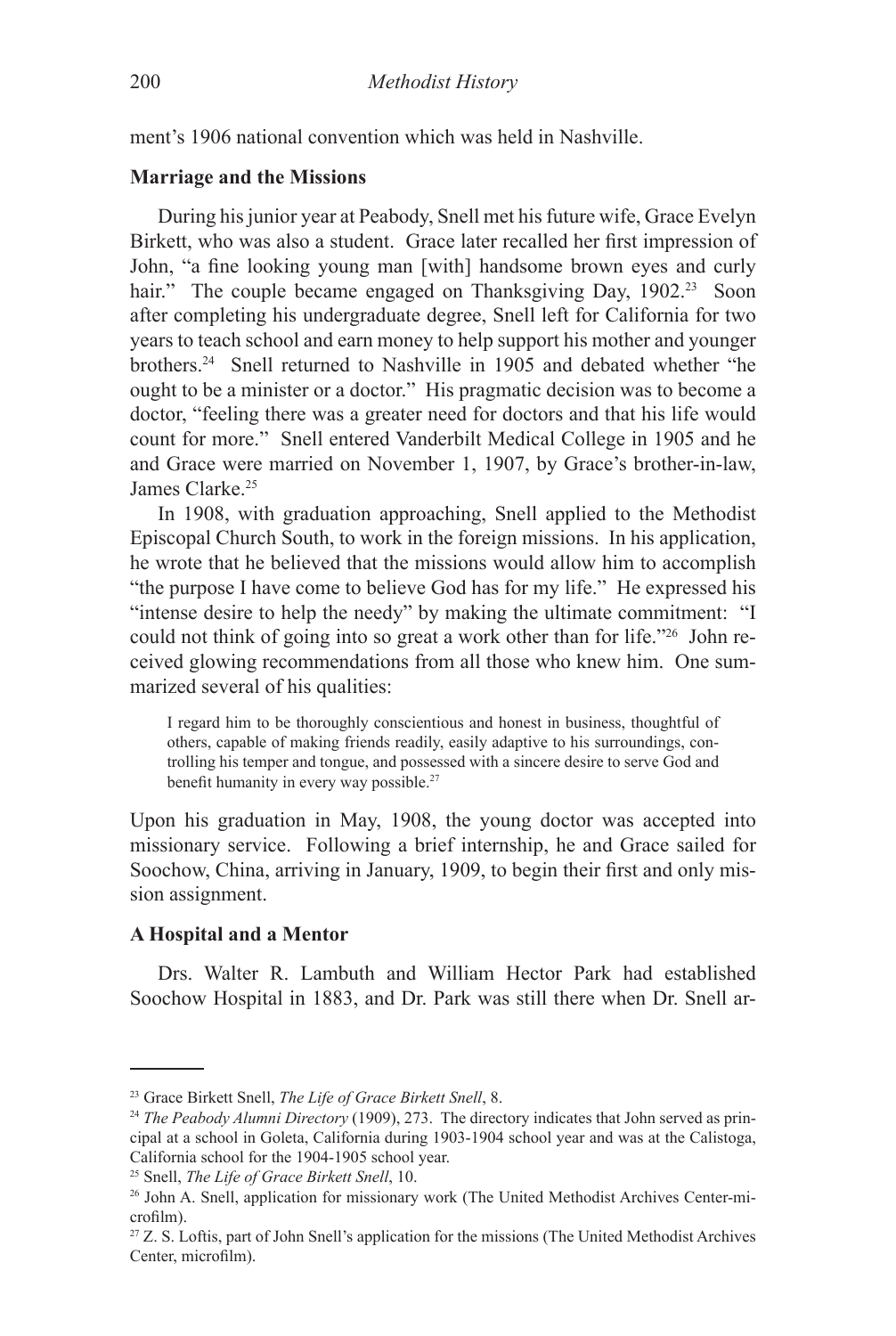rived in 1909.28 Dr. Park was a larger-than-life man who continued to be the public face of the hospital to the local residents. Early in his assignment, he had earned the title of an "honorary Mandarin" for saving the life of a local official.29 From its founding, the hospital had adopted three goals that were common among Methodist hospitals in China: to relieve suffering, to be ultimately self-sufficient, and to provide a model which the Chinese might imitate 30

The hospital was comprised of a series of free-standing buildings connected by enclosed walkways around a courtyard. Compared to traditional Western hospitals, it first appeared to be quite primitive. Grace Snell wrote that "the rooms were barely furnished, not even mattresses on the beds. The patients brought their own bedding and their own kin took care of them."31 The hospital design actually struck an effective balance between traditional Chinese practices and the latest concepts from the West.32

Soon after arriving in Soochow, Snell received his Chinese name, Soo E-sang. "Soo" is part of the name of his adopted city, Soo-chow, and means to revive or cheer up. He was still learning the basics of the Chinese language when Dr. Park left for a one year furlough. The young doctor now found himself in charge. He welcomed the challenge, although his letters home continued to ask for his family's prayers.<sup>33</sup> When Dr. Park returned from furlough, the two doctors divided the hospital responsibilities. Dr. Park focused on general medicine and his "specials," patients who could pay for their services. He also started a medical school to begin the process of training local doctors.34 Snell assumed responsibility for surgery and hospital

<sup>28</sup> Dr. Walter R. Lambuth had moved on to other assignments after founding the hospital in Soochow. In 1909, he was the General Secretary of the Board of Missions and had chaired the selection process for Dr. Snell. In the preface to *Medical Missions: The Twofold Task*, (New York: Student Volunteer Movement for Foreign Missions, 1920), he described the work of the medical missionary: "His is no profession, it is a vocation."

<sup>29</sup> "American Mandarin: Dr. William H. Park Honored for Saving Officer's Life," *New York Times* (June 24, 1894). Dr. Park was also a graduate of the Vanderbilt Medical School, class of 1880.

<sup>30</sup> R. S. Greene, "The Medical Work of Christian Missions in China," an address presented April 19, 1917 (Rockefeller Archive Center, Sleepy Hollow, NY). As early as 1871, the Annual Meeting in Foochow of Methodists (both missionary and converts) voted unanimously to continue the goal of "Self-support" (see *Missions and Missionary Society of the Methodist Episcopal Church, Volume 1*, by John Morrison Reid). Self-support or self-sufficiency meant more than financial independence; it included a commitment to train locals to eventually assume complete responsibility for the operation of the missions.

<sup>31</sup> Grace Birkett Snell, *The Life of Grace Birkett Snell*, 20.

<sup>32</sup> Michelle Renshaw, *Accommodating the Chinese: The American Hospital in China, 1880- 1920* (New York: Routledge, 2005), 52-55. Dr. Lambuth designed the hospital with an openness that facilitated the flow of fresh air throughout the facility. The idea of a hospital was quite revolutionary in China. Prior to the arrival of Protestant missionaries, the Chinese cared for their sick at home.

<sup>33</sup> John A Snell, letter addressed to "Dear Everybody" (March 21, 1909). All of John A. Snell's personal letters are in the possession of the author unless otherwise noted.

<sup>34</sup> *Golden Jubilee Commemoration Volume of the Fiftieth Anniversary: China Annual Conference, Methodist Episcopal Church, South* (Shanghai: Methodist Episcopal Church, South, 1935), 64. The brief biography of Dr. Park related that training future native doctors was where he "found his greatest satisfaction."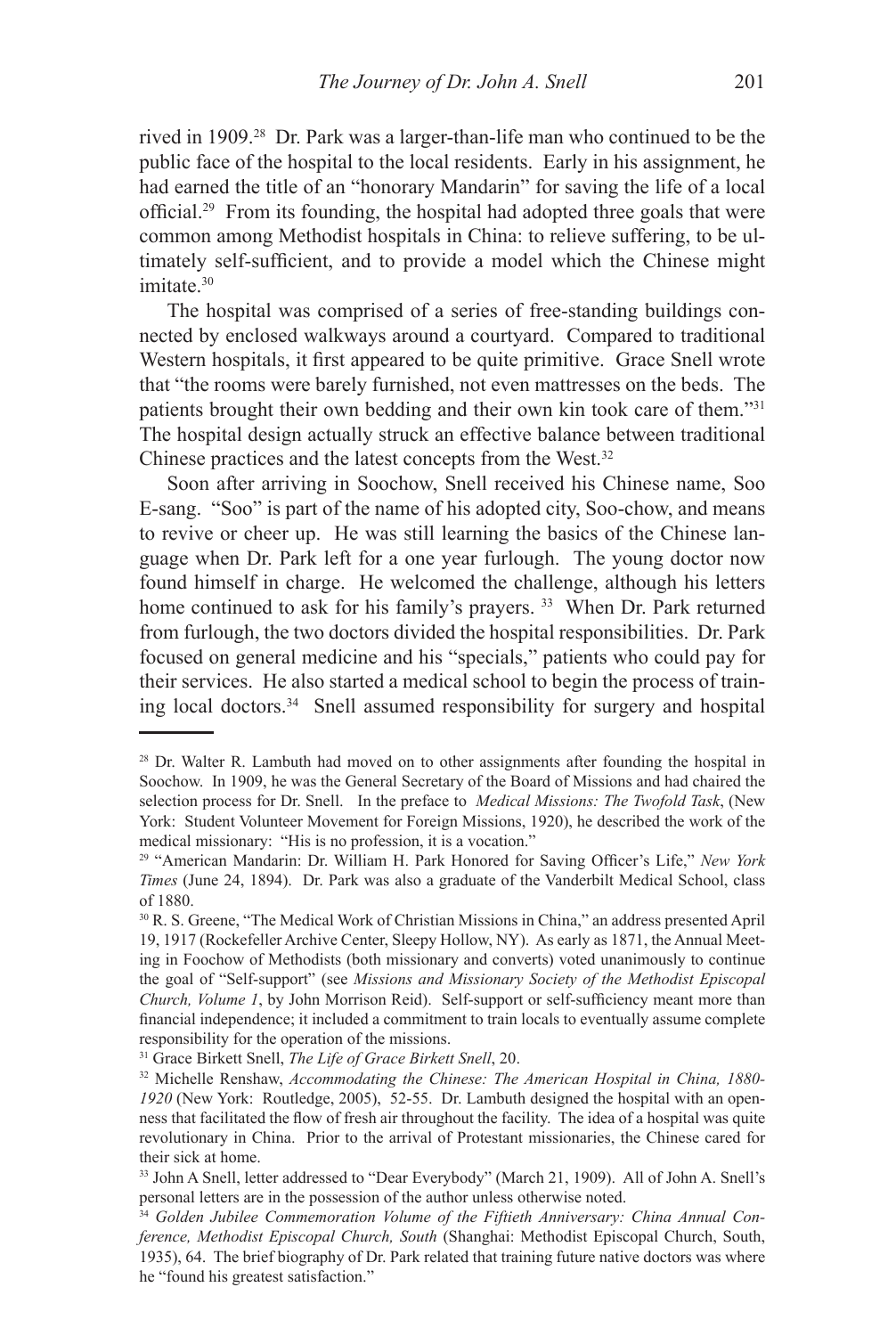administration<sup>35</sup>

In 1917, the two men began planning and fund-raising for a new, larger hospital. Snell "visited Japan and different places in China where new hospitals had been built and gathered new ideas" that could be incorporated into the design.36 In 1919, a grant from the Rockefeller Foundation permitted construction to begin.37 The three story hospital followed a more traditional Western design than the original. It incorporated the very latest medical technology and even had air conditioning in the operating room.

Dr. Park died in 1927 in Florida while on furlough, but at the request of the Chinese, his ashes were returned to his beloved Soochow for burial. Hundreds of Chinese attended his burial service, a testament to their appreciation for the medical services he had provided and the affection they felt for him. Snell wrote eloquently about the legacy of Park, of the lives he had saved, and of his love of the Chinese people. He likely included himself along with Dr. Park's patients when he wrote, "Thanks to Dr. Park, my life was saved<sup>"38</sup>

# **Dr. Snell: Surgeon, Administrator, and Researcher**

During his many years of service, Snell earned the respect and admiration of both his patients and colleagues. One colleague recalled a case that exemplified Snell's medical skill, his compassion, and his perseverance:

A little girl about eleven years old was brought in with tuberculosis of the left hip with discharging sinus. She was an orphan . . . . No one came to visit her. Dr. Snell (who gets most of his thrills out of incurable cases) thought her curable and set to work to prove it. Throughout twenty months—609 hospital days—he labored to save her. He operated three times; he x-rayed her five times; he was so impressed with what a fine sport she was that he came to love her as though she were his own child. Imagine his great joy when he discharged her on December 31, 1930 as cured.<sup>39</sup>

Snell worked tirelessly as the chief surgeon, averaging two major operations per day.40

Throughout most of Snell's years in Soochow, he also served as the chief hospital administrator, a task that could easily have been a full-time job. Fund raising, both for new facilities and to sustain hospital operations, was an unrelenting requirement. This effort became ever more urgent as the hos-

<sup>&</sup>lt;sup>35</sup> Dr. Snell officially became superintendent of the hospital in 1924, but had performed the functions before that date. He also taught surgery at Dr. Park's medical school.

<sup>36</sup> Grace Birkett Snell, *The Life of Grace Birkett Snell*, 299.

<sup>&</sup>lt;sup>37</sup> Application of Soochow Hospital to the Rockefeller Foundation from the China Medical Board dated October 16, 1919. The cornerstone was laid May 29, 1920, and the hospital was completed in 1921 (Rockefeller Archive Center).

<sup>38</sup> *Report of the Soochow Hospital for the Year 1927*, 3. The commemorative acknowledges the many lives that had been saved by Dr. Park's medical skills and also underscores the lessons of love he taught through his personal example.

<sup>&</sup>lt;sup>39</sup> "Report of the Park Memorial Charity Fund," March 12, 1931 (in possession of the author). 40 "Some Vanderbilt Men in China," *Vanderbilt Alumnus Magazine* 6.4 (February, 1921), 108- 109.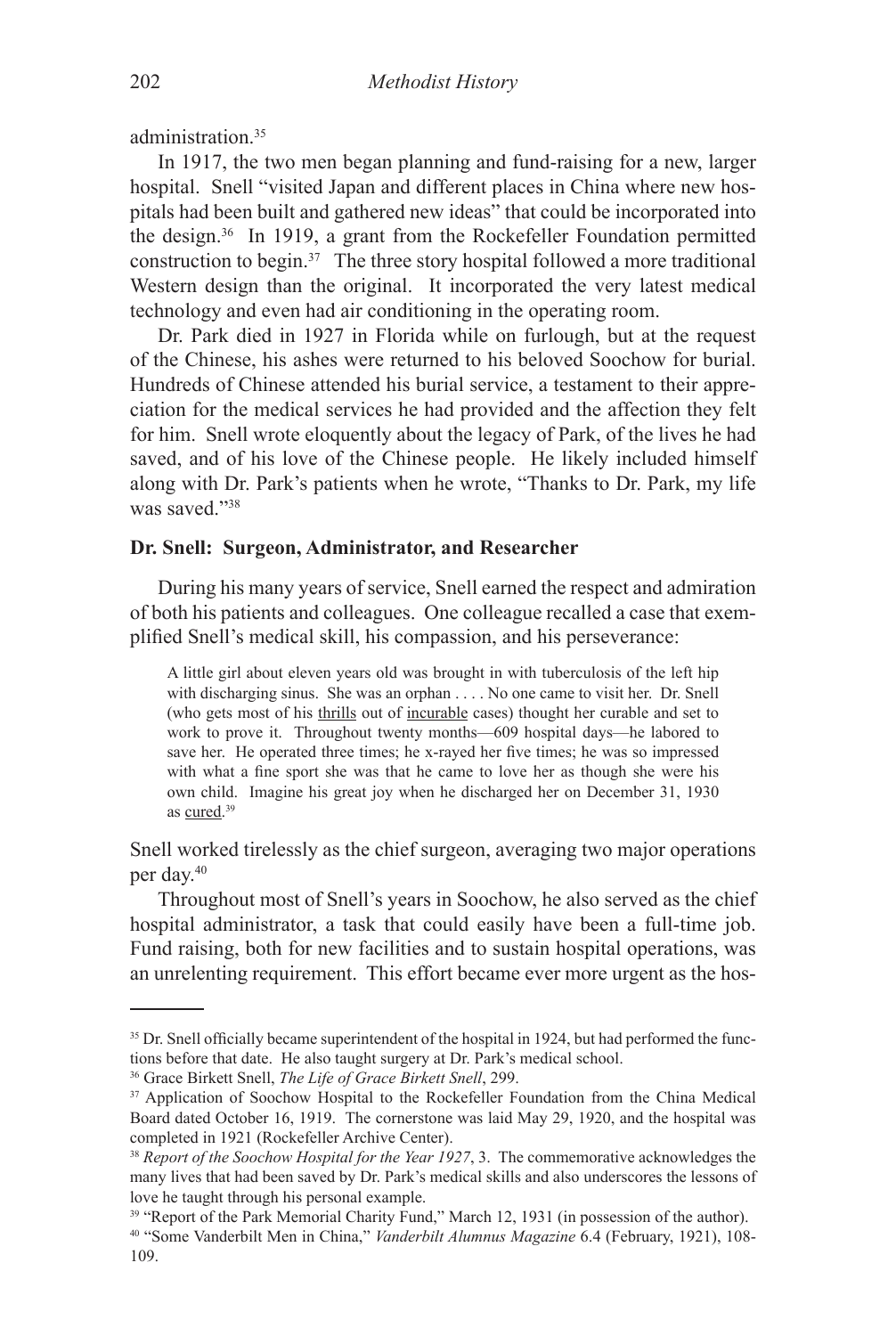pital sought to increase its services at the same time missionary societies were reducing their support. After 1920, most funding for new facilities came from the Rockefeller Foundation.<sup>41</sup>

Staffing was also an ongoing challenge. The hospital became a victim of its own success—more and more Chinese were seeking treatment while at the same time, fewer and fewer American doctors and nurses were entering the mission field.<sup>42</sup> As a consequence, by the late 1920s, twenty-three of the twenty-five members of the professional staff of the hospital were native Chinese.43 Most had been trained in western medicine in China, but their training often lacked the rigor and professionalism of medicine in America. Left solely in their own hands, western medicine often "degenerated into writing prescriptions and collecting money [with] very little diagnosis."<sup>44</sup> Snell would never compromise his standards and mentored many interns and young doctors to become real professionals. One measure of his success was that beginning in 1926, Soochow Hospital met the standards of the American Board of Surgeons for a regular hospital, one of only four in China to do so. $45$ 

Finally, in addition to his surgical and administrative duties, Snell somehow conducted wide-ranging, rigorous scientific and public health investigations.46 This work was consistent with the goal of the missions to find long-term remedies for the chronic diseases that plagued China. Among his many contributions, he assisted in discovering the snail which acts as the intermediate host of the oriental blood fluke, a debilitating and sometimes fatal disease.47 He tested every patient entering the hospital for syphilis and compiled the first accurate information on the prevalence of the disease in China<sup>48</sup>

# **Dr. Snell and the Missionary Community**

Snell was an enigma to many of his fellow missionaries. Despite his medical accomplishments, some of his associates questioned his motives and even wondered why he had become a missionary. One of his daughters-in-law, herself the daughter of a missionary, once commented, "I never

<sup>&</sup>lt;sup>41</sup> The archive of the Rockefeller Foundation includes numerous requests from Soochow Hospital for both facility and operational funding (Rockefeller Archive Center).

<sup>42</sup> Membership in the Student Volunteer Movement peaked in 1922 and declined thereafter for a number of reasons. The decline in foreign missions actually buoyed the eventual transition of the hospital to the Chinese.

<sup>43</sup> *Report of the Soochow Hospital for the Year 1929*, 1-2. The nationality of staff is based upon their surnames.

<sup>44</sup> Gee Gist, letter of October 18, 1930, to the Rockefeller Foundation (Rockefeller Archive Center).

<sup>&</sup>lt;sup>45</sup> *Report of the Soochow Hospital for the Year 1926*, 2.<br><sup>46</sup> Snell was the author of at least five medical articles that were published in various journals.

<sup>47</sup> Dr. Henry E. Meleny, *Tribute to John A. Snell*, 1936 (in possession of the author).

<sup>48</sup> Sidney David Gamble, *Peking: A Social Survey Conducted under the auspices of The Princeton University Center in China and The Peking Young Men's Christian Association* (New York: George H. Doran Company, 1921), 259. Gamble cites the work of Dr. J. A. Snell of Soochow.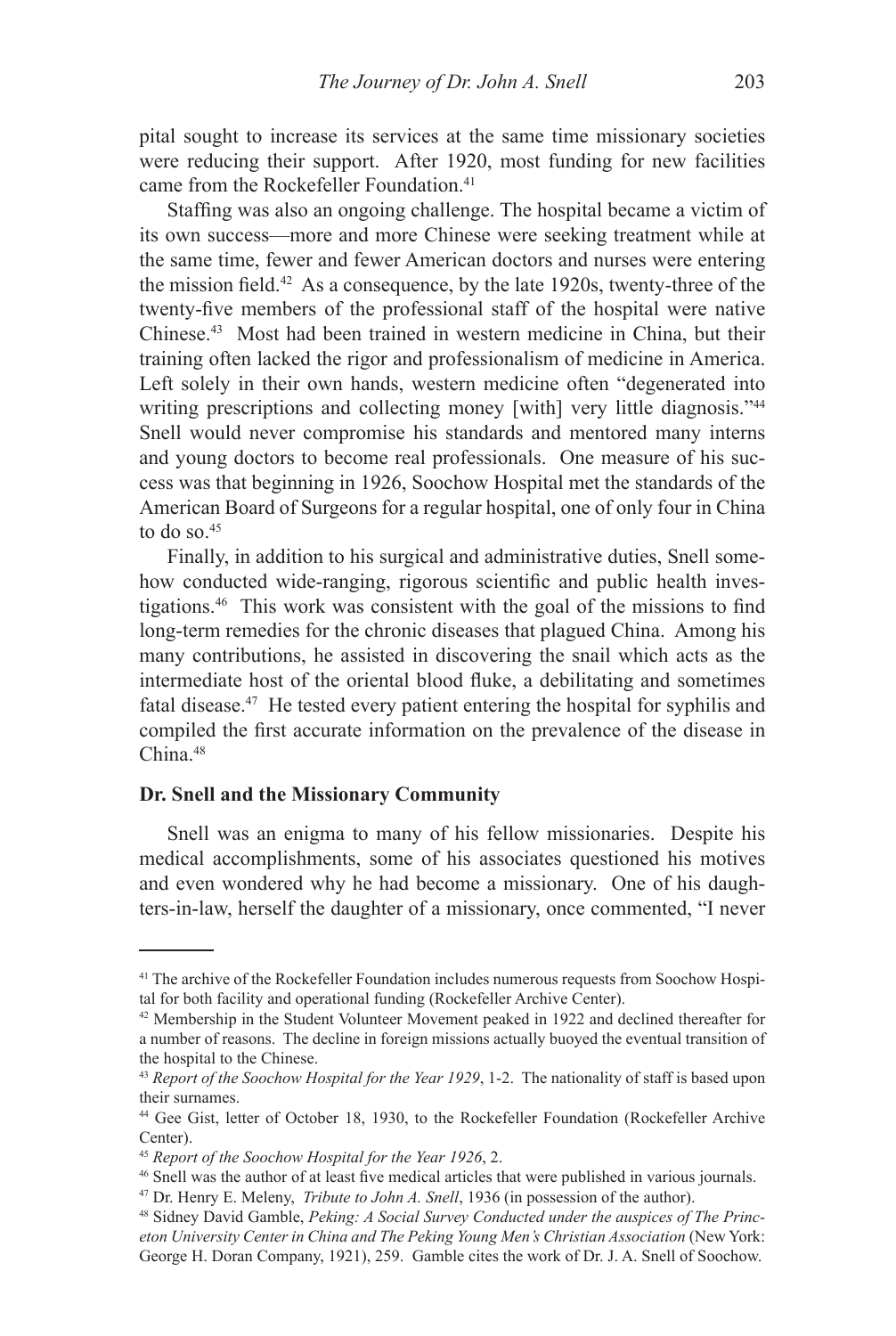understood why Snell chose to work in the missions."49 Most of the controversy surrounding Snell revolved around the businesses he developed and maintained outside of his missionary work. Missionaries were expected to turn any money earned in China "over to boards . . . to avoid even the appearance of self-seeking."50 Snell couldn't quite accept this expectation.

Throughout his adult life, he was driven by twin goals: to provide the best medical care possible and to achieve a modest level of financial well-being for himself and his family. This financial need was certainly a reaction to the poverty and uncertainty he had experienced as a child. Early on, he decided to supplement his missionary income. He turned his hobby of collecting Chinese currency into a small business, buying and selling coins.<sup>51</sup> Around 1920, when construction of the new hospital was about to begin, he bought and refurbished a brick factory to produce high quality bricks for the new building. Later in 1933, he responded to a need for fresh milk by establishing the first dairy in the Soochow area. One tribute at the time of his death summarized the divergent positions regarding Snell's convictions and his money making endeavors:

The outstanding characteristics of Dr. Snell [are] vigor, energy, persistence, and an entire indifference to any convention that might stand in the way of what he considered a right and worthy course of action.

One can still sense the ruffled feathers in the missionary community. The tribute continued:

[More than one] member of the mission has said to another member that it was difficult to square Snell's brick factory and dairy with the mission rule against engaging in outside enterprises. The invariable reply, which invariably was granted, was that Snell did a full-sized man's job as a missionary doctor, and that the time and strength he gave to these other enterprises were no more than others devoted to recreation.<sup>52</sup>

#### **Home and Family Life**

John Snell always enjoyed the new and innovative, whether in the hospital or at home. In 1920, he oversaw the design and construction of a new home near the hospital. Architecturally, the house was a large, imposing structure reminiscent of Southern mansions. The home was furnished with local furniture supplemented by occasional shipments from Montgomery Ward stores in the States. Inside, the house featured electricity, central heat, running water, and the first flush toilet in the city.

<sup>49</sup> Florence Moffett Snell, 2002 interview with the author.

<sup>50</sup> Arthur Judson Brown, *The Why and How of Foreign Missions: Churchman's Edition* (New York: Young People's Missionary Movement of the United States and Canada, 1911), 100.

<sup>&</sup>lt;sup>51</sup> Dr. Fred P. Manget. The information cited is from a copy of a lengthy obituary intended for a "medical journal" Dr. Manget prepared for Dr. Snell and submitted to Grace Snell. It is not known if it was published. Manget was a close associate of John Snell at Soochow Hospital in 1921 and served in China as a medical missionary for many years. Snell named his youngest son, Fred Manget Snell.

<sup>52 &</sup>quot;Major Loss in Snell's Death," unattributed newspaper obituary for John A. Snell (in possession of the author).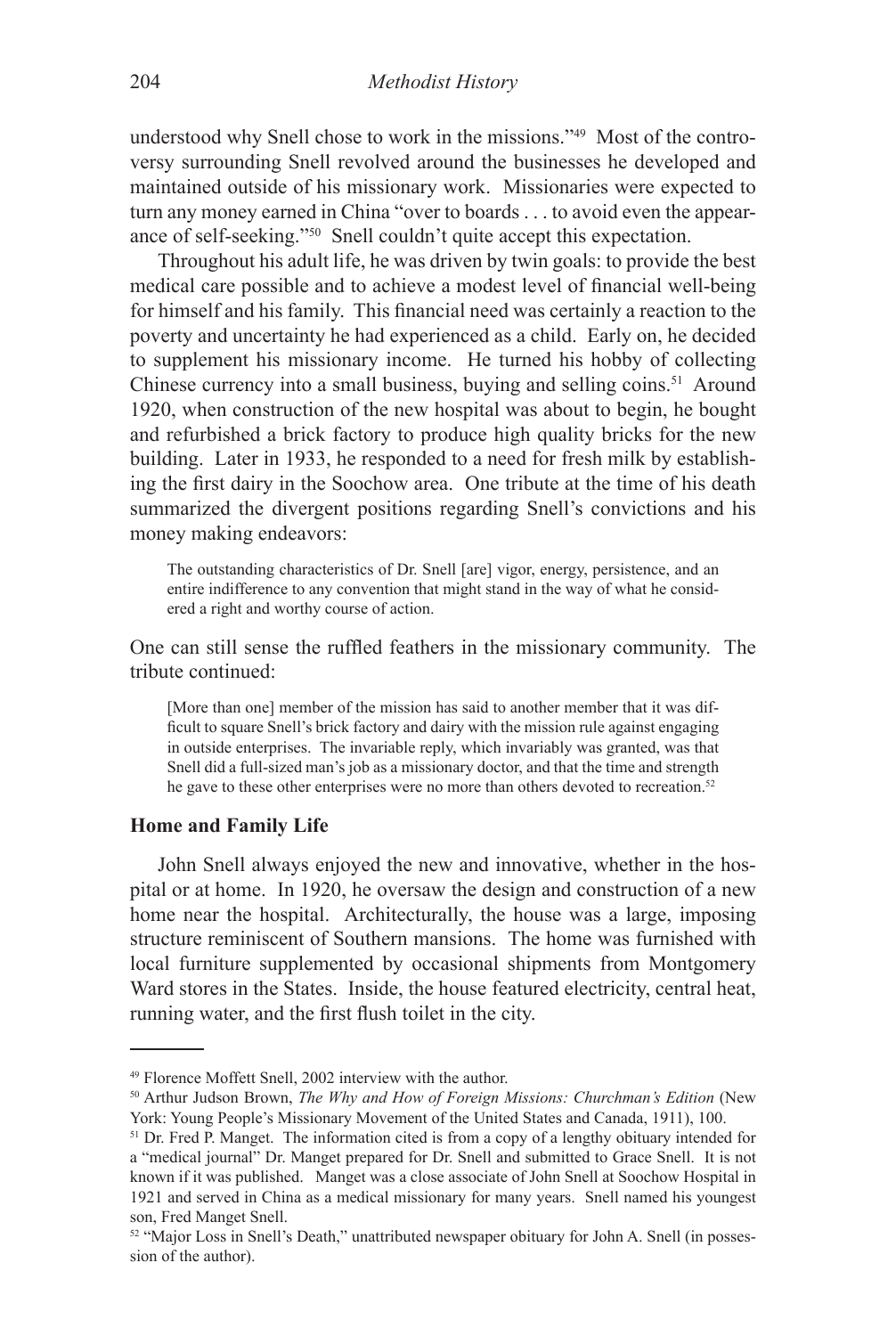Snell recognized that he short-changed his family.<sup>53</sup> Despite his busy schedule, he did stay connected to his children and was the dominant influence in shaping their lives. He encouraged his children to set high goals, to find their true calling, and to dedicate themselves to their work. In one example, he wrote to his oldest son, Raymond, "First and foremost be a man in whatever work you choose and you will accomplish much good in the world. The profession of manhood is never overcrowded."<sup>54</sup>

Every seven years (1916, 1923, 1931), the family returned to the United States for furlough, supposedly a time for rest and relaxation. But furloughs for the Snell family were always a whirlwind of activity: short courses to upgrade Snell's medical skills, visits to far-flung relatives, family adventures at national parks, and occasional money-making schemes. At the end of the 1931 furlough, he shared his love of the outdoors with his children—of adventure and risk-taking—by visiting several of the national parks in the west. Grace Snell later recalled a day of hiking at Yosemite National Park, "Oh!! The older children had a wonderful time with their Daddy. . . . Their Daddy gave them freedom for fun and expression."55

The year 1932 proved to be a pivotal one for Snell. While on his recent furlough, he had particularly enjoyed his time with his children, many of whom would remain in the States to continue their educations. During his travels and in his reading, he been exposed to new, more humanistic concepts for what it meant to be a Christian. He had visited in Florida with his aging father, a man he recognized was becoming more bitter and recalcitrant. Upon his return to Soochow, he found his workload was greater than ever.<sup>56</sup> He would turn 52 during the year; possibly it was a time to reevaluate what lay ahead.

During this same period, the future of foreign missions was also being reevaluated. For a variety of reasons, outsiders had long criticized foreign missions, but now many liberal Protestants were expressing similar doubts about the validity of missions. Theologically, some were also promoting the tenets of a "social gospel," that performing good works was more important

<sup>&</sup>lt;sup>53</sup> In a lengthy letter to his children written in 1933 while on a ship to Japan to buy cows for his dairy, Snell cautioned, "This is a much longer letter than I had intended to write and longer than I will write for a long time to come. For at home, I do not have the time to spare; there is always something waiting to be done." During 1935, Snell wrote a letter to his children in the States almost every month. The letters were circulated among his children and many were saved by John Raymond Snell.

<sup>54</sup> John A. Snell, letter to John "Raymond" Snell (August 16, 1930).

<sup>55</sup> Grace Birkett Snell, *The Life of Grace Birkett Snell*, 37.

<sup>56</sup> One particularly troubling incident greeted Snell soon after he returned to Soochow. He learned that the hospital superintendent, Dr. K. H. Li, had misused his position and appropriated significant funds from the hospital while Snell was gone. Dr. Li was a native Chinese and his appointment was consistent with the long held goal of having the Chinese eventually assume responsibility for the operation of the hospital. Snell reported in a letter to the Missionary Board on September 15,1932: "I had spent ten years trying to make Dr. Li into a strong professional man. Here the last year, he has simply gone batty for money. . . . The fact that Li has failed as a doctor in what I have been trying to make him has cut me deep" (microfilm, The United Methodist Archives Center).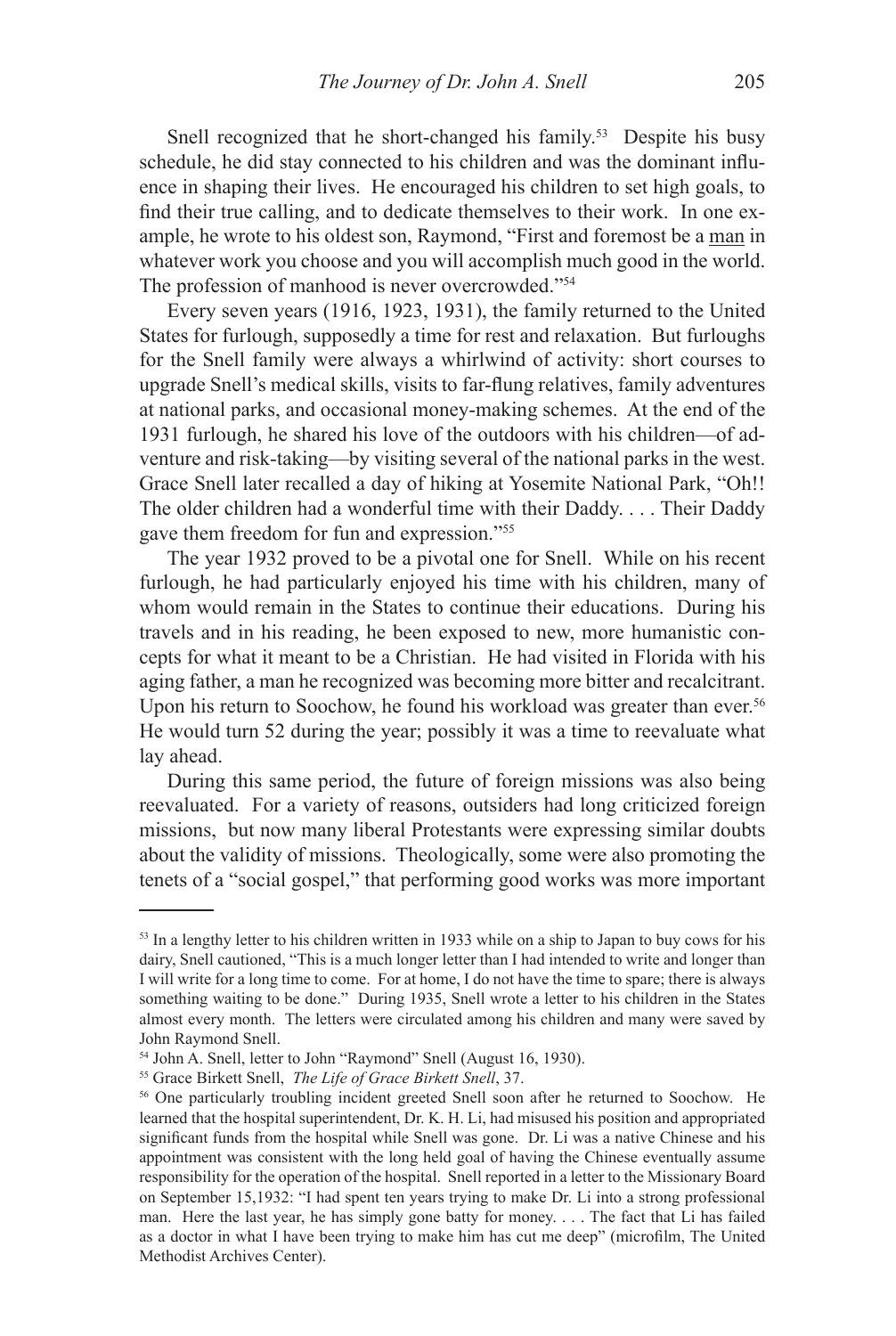than theology; that improving the lives of the downtrodden was of greater consequence than saving an individual soul. Two books often shaped these discussions.

The first of these books is *Re-Thinking Missions: A Laymen's Inquiry after One Hundred Years.*57 The growth of foreign missions had not occurred without its detractors. In 1911, while Snell was still settling into missionary life, a handbook for American churchmen was published, explaining all aspects of the foreign missions. The book-length manual included a whole chapter devoted to "The Missionary Enterprise and Its Critics."58 All the potential criticisms that could be expected were covered: question of priorities (still work to be done at home); motives (religious, economic, and political); and several variations on the theme of about "forcing an alien civilization on them." The criticisms and the book's responses were mostly framed within the context of questions non-believers were asking. By 1930, the same questions were still being asked, but now they were being asked by some within Protestantism. As a result of this intensified debate, a comprehensive review of missions was initiated by the Rockefeller Foundation, which had become the major financial benefactor of foreign missions.

Representatives from seven of the major Protestant denominations active in foreign missions directed the inquiry which was designed to provide an "objective appraisal" of the missions. The resulting report, *Re-Thinking Missions: A Laymen's Inquiry after One Hundred Years* was completed and published in 1932.59 The study attempted to discern and enumerate the many changes that had occurred in the world during the century of missionary activity.60 This study was unique, in that it included the voices of the "peoples of the Orient." Virtually all previous evaluations had been internal to the missionary societies themselves and were typically limited to inspiring anecdotes and a report of increasing numbers: missionaries, schools, hospitals, and communicants.

The inquiry recognized that its major conclusions might be controversial

<sup>57</sup> William Ernest Hocking, *Re-Thinking Missions: A Laymen's Inquiry after One Hundred Years* (New York: Harper & Brothers Publishers, 1932).

<sup>58</sup> Brown, 189-220.

<sup>&</sup>lt;sup>59</sup> The denominations represented were: the Methodist Episcopal Church, the Northern Baptist Convention, the Reformed Church in America, the Congregational Church, the Episcopal Church in the United States of America, the Presbyterian Church in the United States of America, and the United Presbyterian Church of North America. Each of the seven denominations provided five directors to oversee the inquiry. The actual inquiry was conducted by a distinguished group, many associated with prestigious colleges and universities.

 $60$  Hocking, 18-24. The authors outline three fundamental changes that had occurred since the beginning of American Protestant missions: *The altered theological outlook—*the move "from the negative to the affirmative side of its message; it is less a religion of fear and more a religion of beneficence; "*the emergence of a world-culture*—increased knowledge of foreign cultures had led to a recognition that they were highly developed and actually shared many of the beliefs of the West; *the rise of nationalism in the East—the nations of the East were now accepting new ideas, "not as western, but as [there] own, and upon this basis . . . [were] cultivating [their] own distinctive tradition and art."*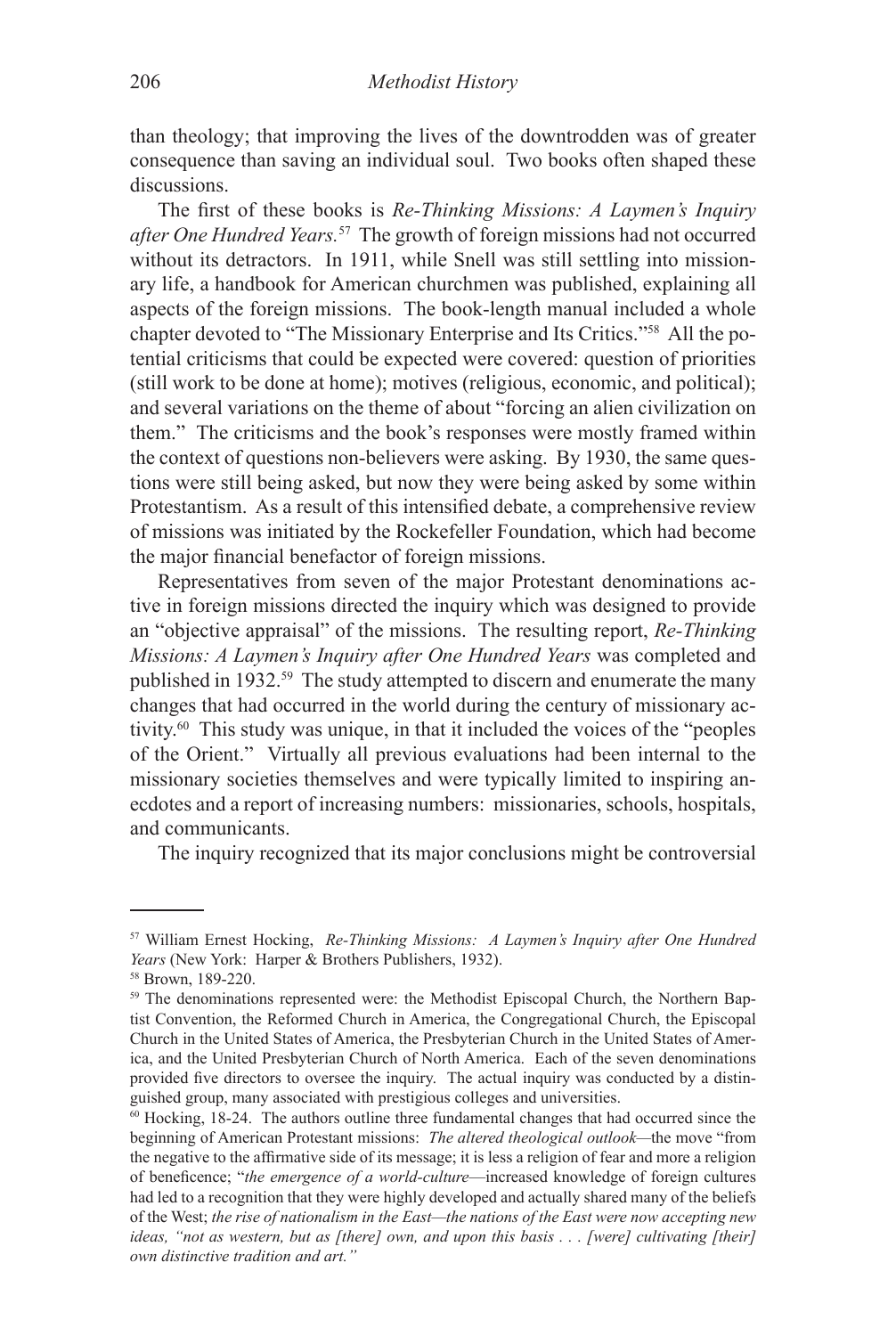and even embarrassing to the traditional missionary community.<sup>61</sup> Its conclusion was clear: Protestant missions were now at a "fork in the road" and fundamental changes needed to be made.<sup>62</sup> Missions still had an important role to play, but many of their original goals and methods, and their disregard for local cultures were no longer valid.

As a starting point, the role of the missionary as an evangelist seeking to save the world for Christ needed to be replaced by a more ecumenical, humanitarian view. Missionaries should no longer stress the claims of Christianity over non-Christian religions and should enter into a genuine cultural dialogue.63 The different Christian messages from the multiple denominations needed to be simplified and made common, with less emphasis upon doctrine.64 The work of educational and medical enterprises should be continued, but the separate, often competing, efforts of the different Protestant denominations needed to be coordinated and freed from all proselytizing.<sup>65</sup>

The response of the denominations that had originally cooperated in the study was immediate. In general, they denounced the findings and committed themselves to continuing their evangelistic efforts. Methodist reactions were mixed and less extreme in their rejection of the findings. One gathering of missionaries in China actually found the results "objective and constructive."66 For the liberals who had raised the original questions, the report served to validate and strengthen their calls for change.<sup>67</sup> Possibly the most tangible result of the inquiry was that the conclusions were used by the Rockefeller Foundation to coordinate and direct their funding of future mission projects.

Snell had come independently to many of the same conclusions as the study. He never abandoned his Methodist roots, but during his years in China, he had grown to respect the culture of China. Fred Snell, his youngest son, recalled that while he was growing up, he and his father would occasionally visit the countryside. "We visited points of interest like Buddhist temples where we were always welcomed and served tea. I would listen to my father talk to the priests and they to him. He was always respectful of

<sup>61</sup> Hocking, 29.

 $62$  Hocking, 1-28. The author summarizes the study findings and proposes an alternate approach to evangelizing, a process of "planting a seed" rather than maintaining permanent organizations.

<sup>63</sup> Hocking, 82-84. The author detailed an "ideal method" where a "universal Church" would emerge based upon dialog among the world's various cultures and religions.

<sup>64</sup> Hocking, 92-96. It was suggested that one goal might be a National Christian Church for each country.

<sup>&</sup>lt;sup>65</sup> Hocking, 60-78.

<sup>66</sup>Jan van Lin, *Shaking the Fundamentals: Religious Plurality and Ecumenical Movement* (New York: Editions Rodopi B.V., 1994), 131-147. See also Harold Netland, *Encountering Religious Pluralism: The Challenge to Christian Faith and Mission (Downers Grove, IL: InterVarsity* Press, 2001), 40-41*.*

<sup>67</sup> Among many others, Pearl S. Buck, herself the daughter of a missionary, supported the findings of the report.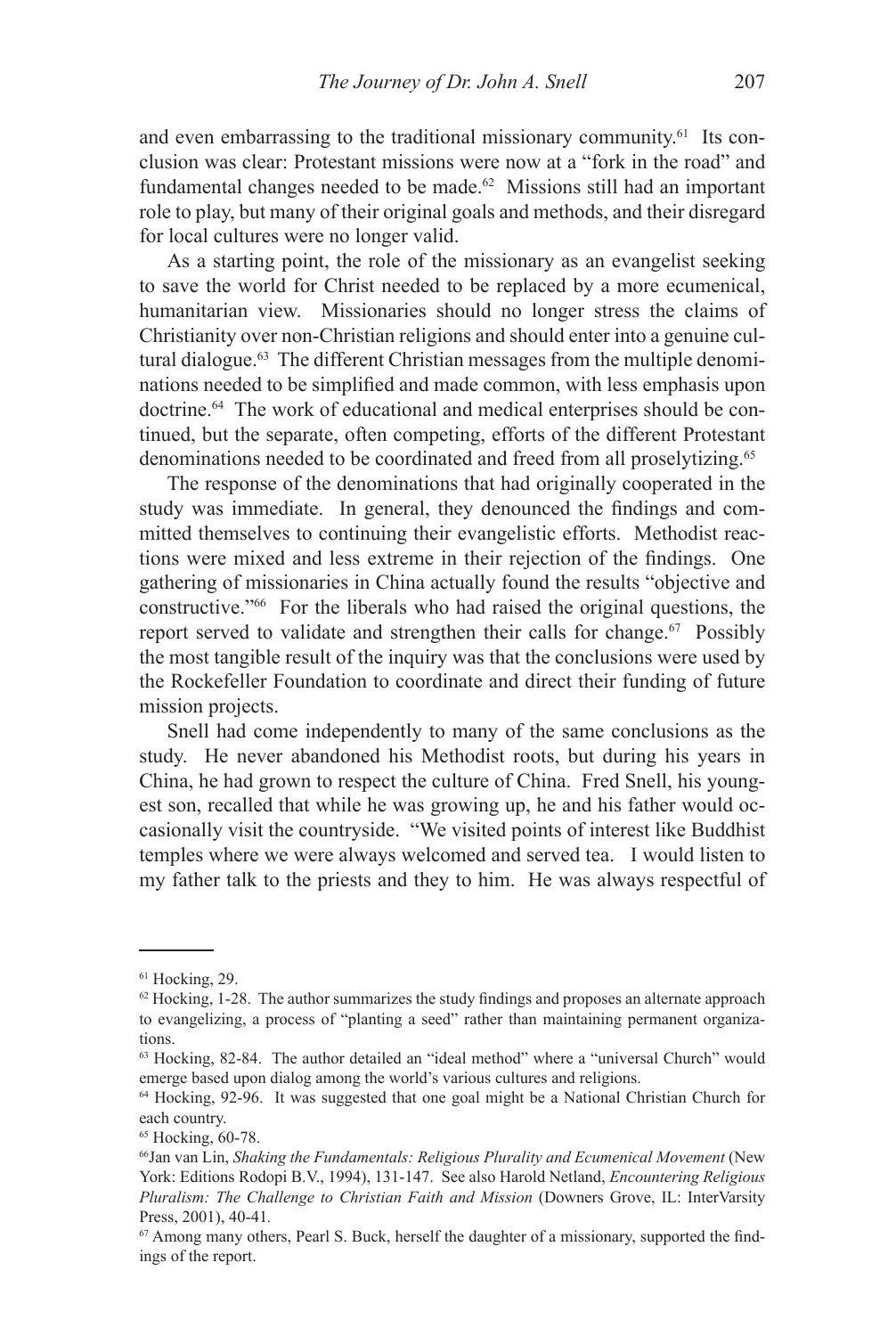their beliefs."68 Snell also recommended that his grown children read *My Country and My People by Lin Yutang, a native Chinese.<sup>69</sup> The popular* book attempted to bridge the cultural gap between the East and the West. The Snell children had grown up in China, but had received the missionary version of Chinese culture as inferior.

In 1934, Snell's older sister Maud (Snell) Chandler was beginning an extended working visit with her brother in China. She wrote to her family in the United States, "John has gotten very Chinese in lots of his thinking and the way he likes China. Well, you must not say much [negative] about China if you want him to respect your judgment."70

The second influential book was *Love, the Law of Life.*71 During the months before his unexpected death, Snell experienced an epiphany on the subject of love. He wrote to his children with the enthusiasm of a recent convert, "You will think your old dad has gone crazy on the subject of LOVE. .

. . But too much emphasis cannot be put on this word."72 During his years in China, he had not been a person to evangelize or use the word "Love," not even with his family. What had happened?

In one of his last letters, Snell referred to the work of Toyohiko Kagawa to explain his new-found concept of Christian love:

Kagawa is the man who is setting Japan on fire. The man has the secret of social success and international brotherhood. He preaches the core (LOVE) of Christianity and when we all learn how to practice it, then we may call ourselves Christians. . . . We Christians, although Love is the very core of Christ's teaching, do not yet realize or know the real meaning of the word.73

Kagawa was a Japanese convert to Christianity. Born in 1888, he was educated at the Presbyterian Seminary in Tokyo and later attended Princeton Theological Seminary. After leaving Princeton, he returned to Japan and worked as an evangelist, social reformer, and pacifist. Through his work and his writings, Kagawa gained recognition outside Japan and toured widely, including speaking tours to China and America.<sup>74</sup>

<sup>68</sup> Fred M. Snell, *Some Remembrances of Fred M. Snell* (Self published, February, 2000), Chapter 4, p. 3 (in possession of the author).

<sup>69</sup> John A. Snell, letter to Raymond Snell dated February 16, 1936.

<sup>70</sup> Maud Snell Chandler, letter dated July 28, 1934 from Soochow.

<sup>71</sup> Toyohiko Kagawa, *Love, the Law of Life* (Philadelphia: The John C. Winston Company, 1929).

<sup>72</sup> John A. Snell, letter to Raymond Snell dated February 16, 1936.

<sup>73</sup> John A. Snell, letter to Raymond Snell dated February 16, 1936. Others in the family were also writing about Kagawa. John Darr, a son-in-law who was living with the Snell family in Soochow, wrote supporting Kagawa's views on racial equality in a letter of February 10, 1936. Another letter, written by Dr. Snell's daughter, Martha, on February 15, 1936, from Vanderbilt University, reported that she had heard Kagawa speak and, as a result, was working to establish a cooperative.

<sup>74</sup> Toyohiko Kagawa enrolled in a Bible class in Japan primarily to learn English, but he soon became a Christian. After completing his seminary studies, he lived and worked in the slums of Kobe, drawing attention to the plight of poor Japanese. He also supported universal suffrage in Japan and was a founder of the Japanese Federation of Labor. He was an outspoken pacifist who in 1940 apologized for Japan's imperialistic policy in China and was imprisoned. After World War II, he continued his work for the democratization of his country and for women's rights. In 1954 and 1955, he was nominated for the Nobel Peace Prize. He died in 1960.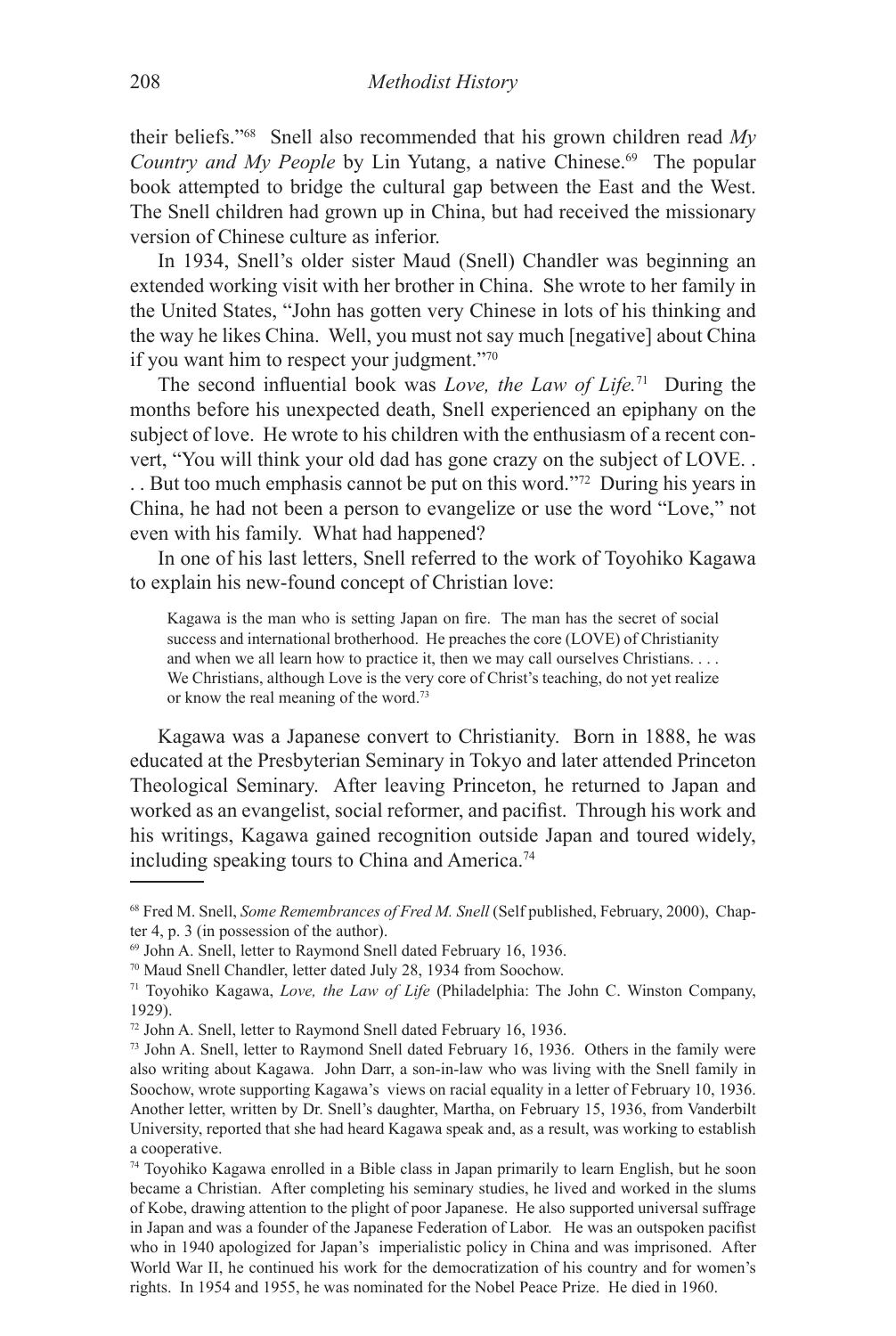In 1929, Kagawa's book, *Love, the Law of Life*, became available in an English translation. In the book, Kagawa described the many forms of love and concluded,

Ultimately all men will become aware that there is no Lord but Love. Love awakes from within. Love will arouse all men. Love whispers in that man's ear; it whispers to this man's heart. Love calls all to awake.<sup>75</sup>

Kagawa's book had already helped to awaken Snell's spirit, moving love from his intellect to his emotions, from his head to his heart. Kagawa also taught a pragmatic form of Christianity, preaching a gospel that had little patience for the technicalities of religious doctrine:

The God of Jesus is a God of Action. People who stay at home and read their Bibles and pray and meditate, and do nothing for the poor who beg help before their very doors—such people will find the God of Jesus unintelligible . . . . The loveless do not know God . . . . Only through the active movement of love will [they] intuitively come to know the God of Action.76

Similarly, Snell cautioned his children that Love was too abstract to be useful; it must be "illustrated in concrete terms and examples." He charged each of his children to find a way to live and work Love. He directed his son Raymond, "Take your chosen profession and relate it around this great theme. Live LOVE and work sanitary engineering." 77

Like his ancestors, Snell was a strong-willed man. He didn't change his mind easily, but once he did, he embraced his new beliefs completely. As a missionary, he had traveled to China to relieve suffering and save the heathens, but once there, China had transformed him. Similarly, many in the missionary community eventually realized that China had enjoyed a mature, principled culture long before the first Christian missionaries arrived. Through dialog, they began to appreciate that this ancient culture actually shared most of the same humanistic beliefs that they had come to teach.

### **Death: A Final Lesson in Love**

Dr. Snell's heavy workload continued. In December of 1935, just before she departed from China, his sister Maud Chandler lamented, "I wish we could have had more time together since I have been here. John has been so very busy all the time." She reflected on changes she had observed in her brother: "John is like his father in so many ways, but he is not cultivating the traits that we all think are so disagreeable. When he is old like father, he will be a much 'lovier' character."78 Little did she know that her brother would die three months later.

John Snell's death came unexpectedly, but in the line of duty. The fol-

<sup>75</sup> Toyohiko Kagawa, *Love*, 311.

<sup>76</sup> Toyohiko Kagawa, "The Knowledge of God," available at < http://www.abcog.org/kagawa1. htm>

<sup>77</sup> John A. Snell, letter to Raymond dated February 16, 1936. Raymond had recently completed his Master's Degree in Civil Engineering, specializing in sanitary engineering.

<sup>78</sup> Maud Snell Chandler, letter dated December 1, 1935, from Soochow.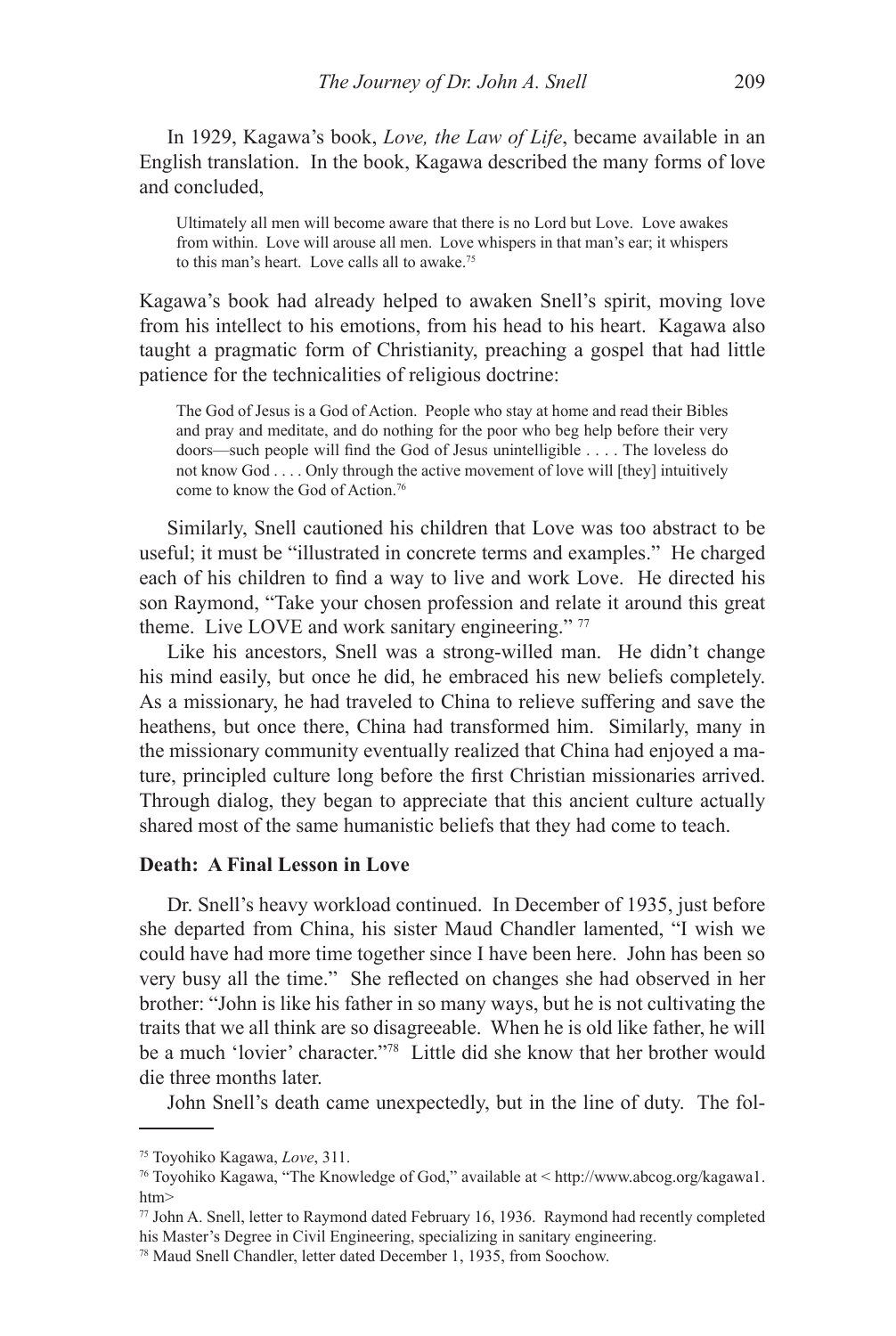lowing account describes his last hours:

On March 2, 1936, Soochow Hospital and the Methodist Mission suffered an irreparable loss in the death of Dr. John A. Snell. On Monday, February 24, he had half a dozen operations scheduled. After the first he had to call for a chair and rest a few minutes. In spite of a temperature of 102, he drove through with the second. The next morning he was removed to the hospital and a fight began for his life, the local doctors calling in their colleagues from Huchow and Chanchow Hospitals of the same mission. But all efforts to save his life were in vain. . . . The cemetery chapel was far too small to hold the throng that gathered to pay a last tribute to a man whose surgical skill had saved many of their lives.<sup>79</sup>

On his deathbed, Snell dictated a set of notes to his oldest daughter Dorothy. The first dealt with various family financial matters. When he finished with these, he left a final message for his children:

I want you to know . . . that if I could live my life over, I would give it to China. But I would fill it full of love. What China needs is love—and Christianity is love. There can be nothing happier than a life whose first purpose is to demonstrate Christian love through service.

If I could live again, I would go out on the canals and footpaths of the countryside and take beyond the walls of this hospital the great message of love that lives in this work. China needs all of it that she can get. Will you tell them this, Dorothy? Tell them that this is the GOOD life.<sup>80</sup>

Snell's death left the community in shock. His family, friends, and colleagues walked around in a daze and asked, "Is Dr. Snell dead? What will we do? Is Soo E-sang dead? How can that be?"<sup>81</sup>

Word of Snell's death spread quickly. A cablegram reached the Board of Missions in Nashville on March 2: "SNELL DIED MONDAY— PNEUMONIA." The Board forwarded a news release to *The New York Times* which printed a prominent notice in their March 3rd edition. The Board also telegraphed the news to family members in the States, including several children who were attending college. 82

In her autobiography, Grace Snell wrote of her husband's death. "John was a wonderful man, strong in body and mind, an exceptional doctor and an especially fine surgeon. He was loved by all the foreigners and Chinese alike. He had many perplexing problems, but he was always able to see them through."83 Snell's unexpected death left his family in difficult financial straits. The Methodist Missionary Society continued to support Grace at a modest level for the rest of her life, but most of the family's savings were tied up in his brick factory and the dairy. Without Dr. Snell's stewardship and with the political and military chaos in China in the late 1930s, the in-

<sup>79 &</sup>quot;Dr. John A. Snell of Soochow," *The China Christian Advocate* (April, 1936).

<sup>80</sup> John A. Snell. The conversation was recorded by Robert M. and Katherine Paty and later published as "The Good Life." Dr. Robert Morris Paty was a medical missionary in Changzhou which is near Soochow. He likely had travelled to Soochow upon hearing of Snell's illness. 81 Grace Birkett Snell, *The Life of Grace Birkett Snell*, 71.

<sup>82</sup> The United Methodist Archives Center microfilm.

<sup>83</sup> Grace Birkett Snell, *The Life of Grace Birkett Snell*, 70.